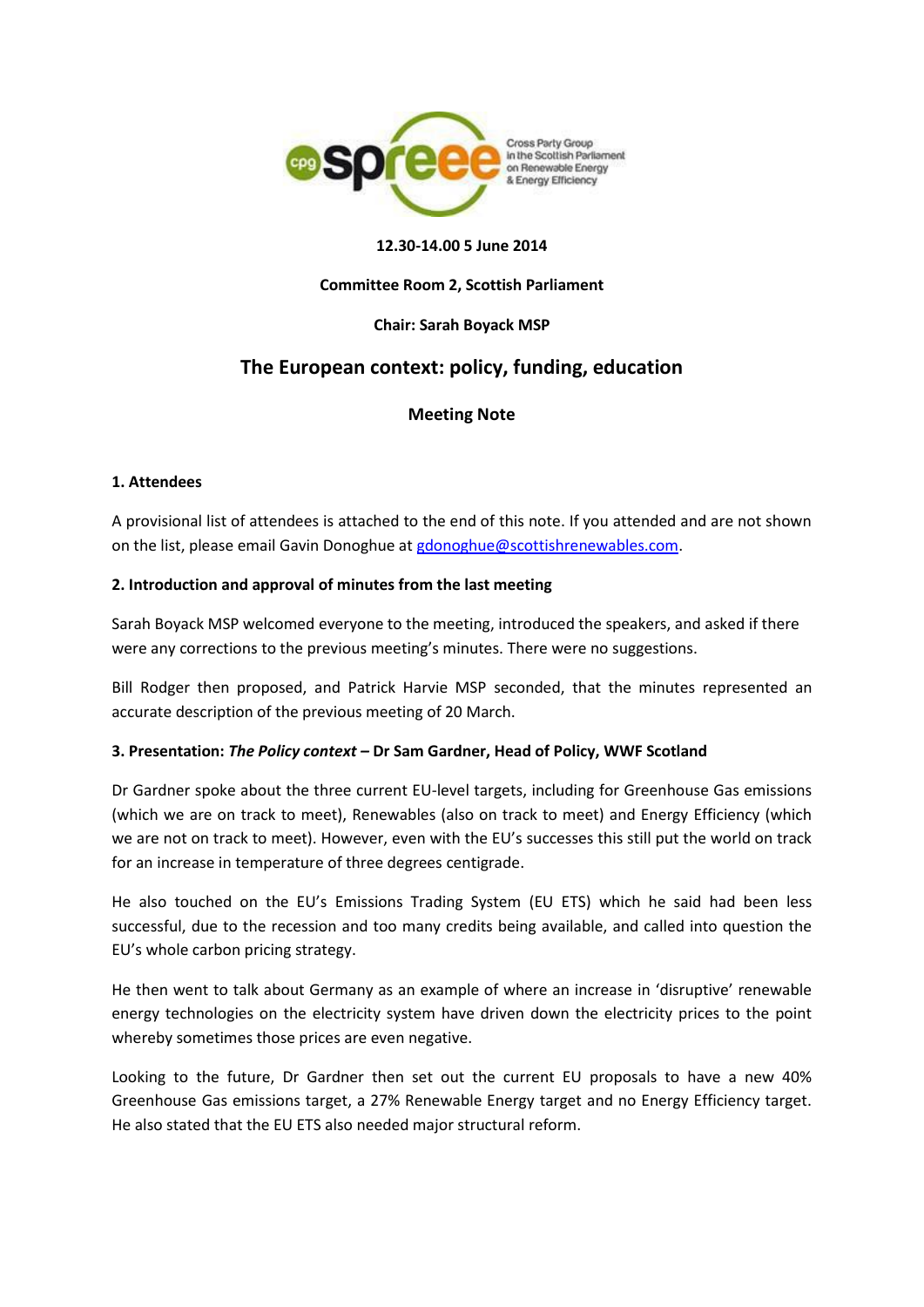# **4. Presentation:** *Funding opportunities* **– Richard Buxbaum, Senior EU Funding Executive, Scotland Europa**

Mr Buxbaum outlined the drivers of EU energy policy being competitiveness, sustainability and security of supply.

He then went on to describe the EU's Horizon 2020 programme which would be replacing the seventh version of the Framework Programmes for Research and Technological Development (FP7). Horizon 2020 will focus very much on research and innovation and have a budget of approximately €80 billion for renewable energy and energy efficiency

Horizon 2020's calls for low carbon and energy efficiency projects are run through its three main pillars: Excellent science; Industrial leadership; Societal challenges. Within these pillars, Horizon 2020's first work programme was published in December 2013 with calls for projects in the areas of Energy Efficiency, Low-Carbon Technologies and Smart Cities.

Mr Buxbaum also pointed out that Horizon 2020 has a particular focus on small businesses with 20% of the programme's budget allocated for SMEs, but that it is not the only game in town in terms of funding for projects.

# **5. Presentation:** *Education and Training* **– Paolo Buoni, Director, European Energy Centre**

Mr Buoni highlighted that there were 1.2 million jobs in renewables across the EU and that the wind energy sector alone will need approximately 50,000 extra staff by 2030 on current projections. He mentioned that there was already a skills gap in the European renewable energy sector and that this was only set to increase by 2030

Mr Buoni stated that the main barriers to growth in the European renewable energy sector included unstable government policies and a lack of adequate training, and he also pointed out that there were was an especially pressing need for more training in the wind power and solar PV sectors.

# **6. Questions**

A range of questions were directed at the panel (please note that the intention of this meeting note is not to record a verbatim account of the meeting). Questions posed to the panel included:

- Bill Rodger asked whether a lack of policy direction was the main issue and why there had been a policy drift at EU level
	- o Dr Gardner suggested this may be down to a number of factors, including the push for shale gas, an anti-green lobby and the European Parliament elections
- David Crawford asked a questions about the disaggregation of the energy efficiency sector and the effect this had
	- $\circ$  Dr Gardner responded that the push for austerity plus a more market-orientated model meant there had been less support for the sector recently.
- Sarah Boyack MSP asked to what extent energy efficiency was being funded at an EU level
	- Mr Buxbaum responded that it is being funded through a variety of initiatives, including Smart Cities, research and innovation for energy efficient buildings and demonstrations of new technology types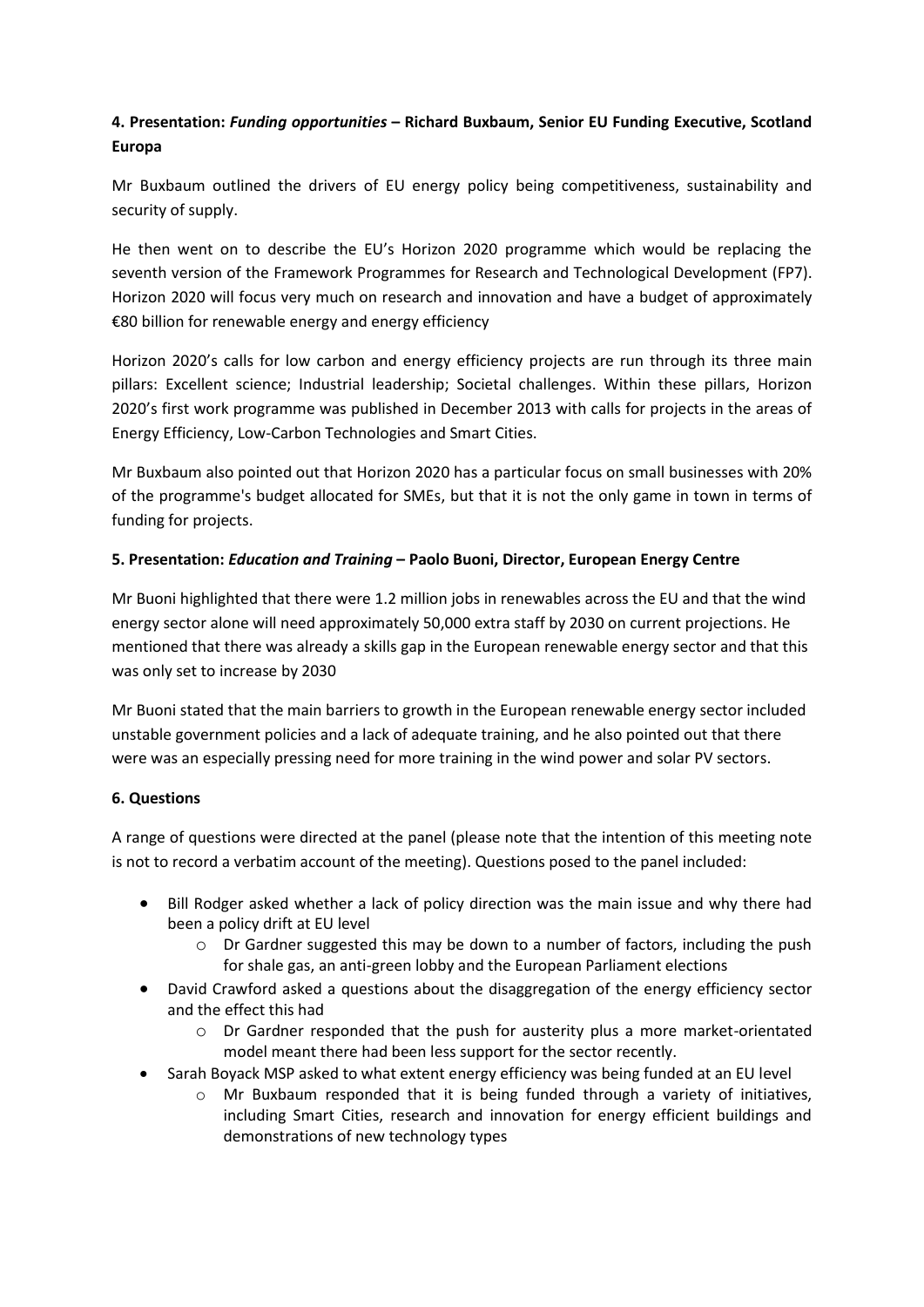#### **8. Date and Topic of Next Meeting**

The next meeting will take place on Thursday 30 October between 12.30pm and 2.00pm in Committee Room 2 and will be the AGM as well as featuring a couple of guest speakers as yet TBC.

#### **9. AOB**

For suggestions for correction of this note and to request copies of some of the presentations, please contact the secretariat, Gavin Donoghue [\(gdonoghue@scottishrenewables.com\)](mailto:gdonoghue@scottishrenewables.com).

#### **9. Attendees**

| Euan         | Leitch              |
|--------------|---------------------|
| Ariane       | Loening             |
| Scott        | Restrick            |
| Stephen      | Sheridan            |
| Clare        | <b>Adamson MSP</b>  |
| Abhishek     | Agarwal             |
| Richard      | <b>Atkins</b>       |
| Julia        | Brown               |
| Sarah        | <b>Boyack MSP</b>   |
| Stefan       | <b>Buettner</b>     |
| Paolo        | Buoni               |
| Richard      | <b>Buxbaum</b>      |
| Neil         | Clapperton          |
| George       | Coltart             |
| David        | Crawford            |
| Michelle     | Cullis              |
| <b>Brian</b> | Davison             |
| Karen        | Freel               |
| Sam          | Gardner             |
| Paul         | Gill                |
| Patrick      | Harvie MSP          |
| Stefanie     | Kaiser              |
| Alan         | Kyle                |
| Anthony      | Kyriakides          |
| Richard      | Leslie              |
| lan          | Lindsay             |
| Cate         | Lyon                |
| Mike         | Mackenzie MSP       |
| Edward       | Maddox              |
| Joanne       | McAlpine            |
| Liam         | <b>McArthur MSP</b> |
| Janis        | McCulloch           |
| Jamie        | McGrigor MSP        |
| Emma         | Megaughin           |